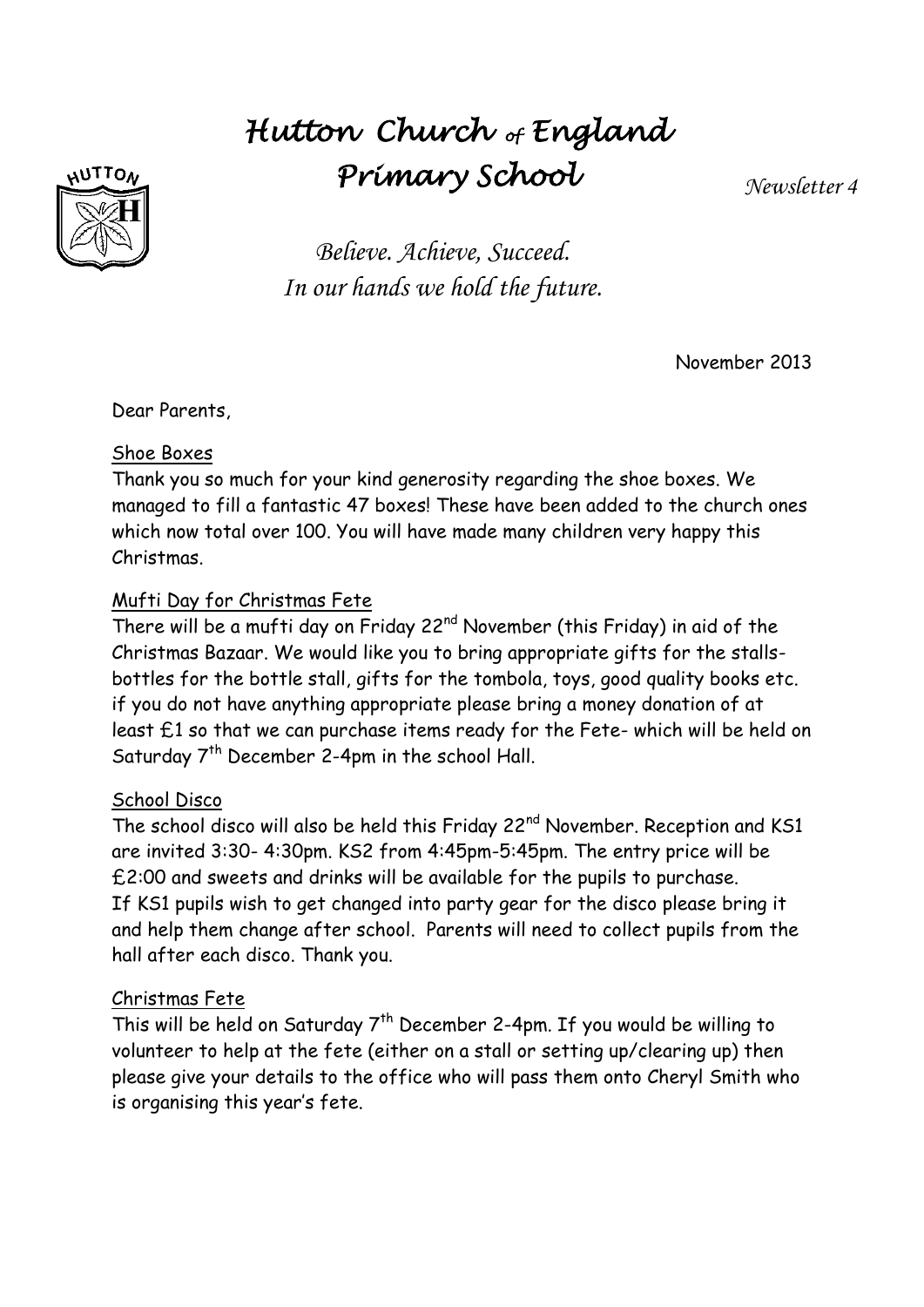#### Messy Church

The next meeting of Messy Church will be held in school on Saturday 14<sup>th</sup> December 4-6pm. All welcome.

#### School Christmas Lunch

At Christmas we try to have the whole school together for Christmas Lunch so all the pupils eat in the hall at the same time. It is a little squashed but creates a great atmosphere! We could do with some volunteers who are willing to set up tables, carry meals to the pupils and help to clear the hall afterwards. If you would be willing to help at lunchtime on Tuesday  $10^{th}$  December please give your name to the office.

### Christingle Service

Christingle Service this year will be on Christmas Eve in church at 4pm. Please bring an orange per child to turn into a Christingle.

### Alpha Course

THE ALPHA COURSE is starting here in school in the library on Tuesday 14th January at 1pm. The meeting will start with some lunch together. The Alpha Course is for anyone in the village to come to – whether you are a parent or a grandparent. You don't have to have a child in school to come along. The course consists of watching a DVD and then informal discussions about the DVD. There is no singing, prayer or Bible Study. It's for anyone who wants to explore what it means to be a Christian and looks at topics like 'Who is Jesus' 'Why did He die?' 'How can I be sure of my faith'. The course lasts for 8 weeks but we can extend it if people want to. If you would like to join us then please call Revd. Anne Lee on 823556 or e-mail [revdannelee@yahoo.co.uk](mailto:revdannelee@yahoo.co.uk)

## Questionnaire

Last June I sent out questionnaires to all the parents to provide feedback about school. These were overwhelmingly positive with 100% of parents agreeing or strongly agreeing that their children were happy and safe in school, that they were taught well and make good progress, the school is well led and managed and any concerns raised are dealt with.

We have now gone 'electronic' and you can complete another questionnaire on our website. It is called 'Parent View' and is in line with the questionnaire that Ofsted will look at when they visit us this year.

Please do complete a new one, however please be aware I do not get to view them until there are enough on the website. If you have any concerns or queries about school please use the usual channels- your class teacher first, the Deputy or myself if any situation is not resolved. We are outside most mornings and afternoons so please do come and chat to us, ask questions or if there is